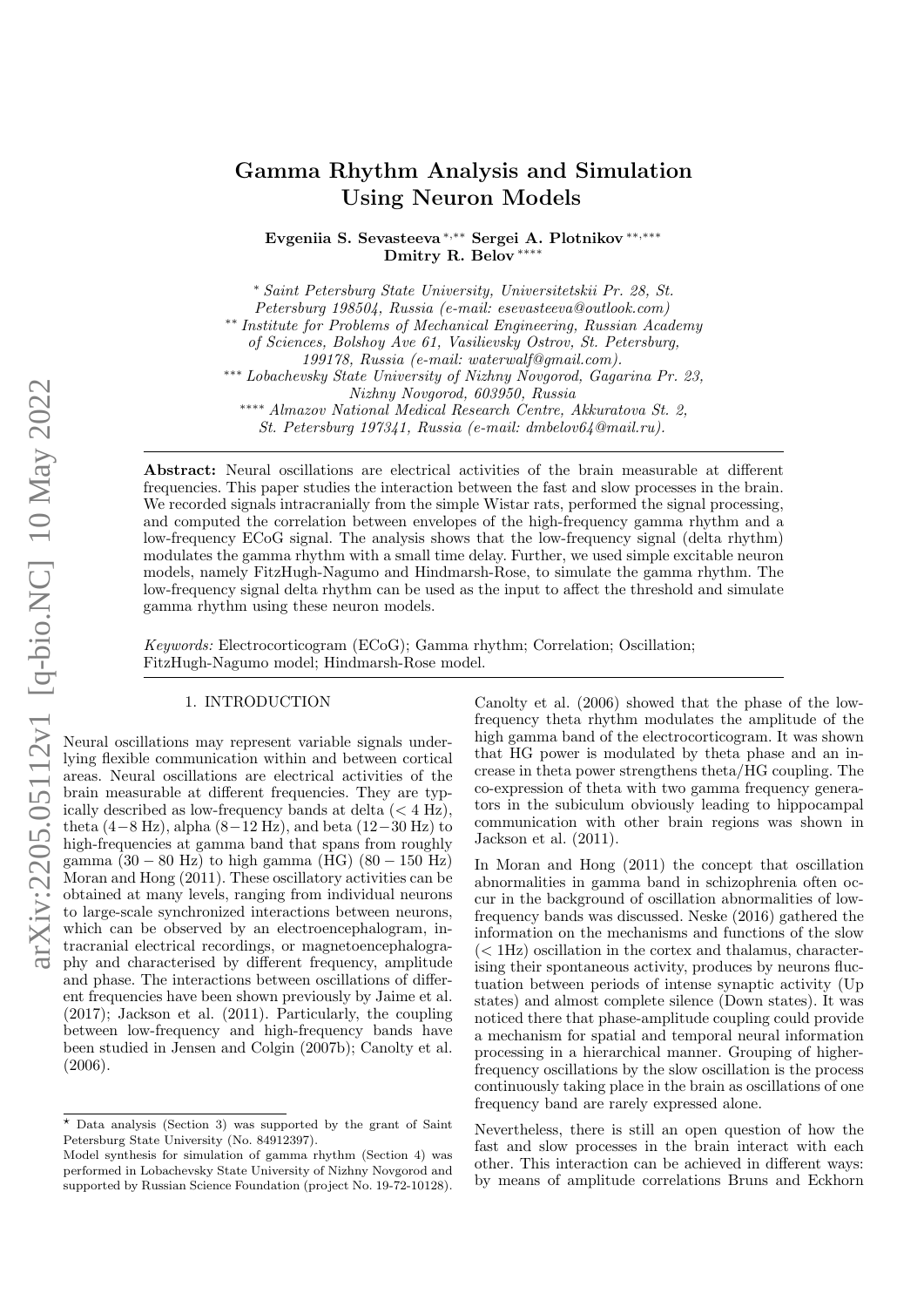(2004); Palva (2005), phase to phase synchronization Palva (2005), phase to frequency principle Jensen and Colgin (2007b) or phase to power locking Bruns and Eckhorn (2004); Canolty et al. (2006); Osipova et al. (2008).

Power to power coupling is particularly interesting since the high-frequency rhythm (e.g. gamma) can be generated by a low-frequency signal (e.g. delta, theta or alpha). This fact can be used for the simulation of the excitable system producing high-frequency oscillations. This paper continues the research presented earlier at the conferences Physcon 2019 and DCNA 2021 Plotnikov and Belov (2019); Sevasteeva and Plotnikov (2021).

The rest of this paper is organized as follows: In Sec. 3, the signal processing and data analysis of ECoG rhythms are performed. In Sec. 4, the gamma rhythm using the neuron models with disturbances and low-frequency signal as input is simulated. Subsec. 4.1 considers the FitzHugh-Nagumo model, while Subsec. 4.2 deals with the Hindmarsh-Rose model. Conclusion is drawn in Sec. 5.

# 2. SIGNAL RECORDING

The ECoG recording of the simple Wistar rats was carried out in the course of acute experiments under anesthesia. The recordings of low-resistance electrodes usually contain mostly slow dynamics and almost do not have high frequency rhythms, since high frequency signals are bounded by the small areas, while the synchronous activity of vast areas of the brain is needed for the low frequency signals generation Csicsvari et al. (2003); Furth et al. (2013). Therefore the Neuronexus E32 – 600 – 10 – 100 multi-electrode array with 32 registration sites of 100  $\mu$ m each (site impedance is 500 kΩ) with cross-site 600  $\mu$ m intervals was used for the gamma rhythm recording. These characteristics give a stable gamma rhythm  $(30 - 80$  Hz) recording on a small scale with sufficient locality, and even under general anesthesia. This multi-electrode array was placed in the left hemisphere approximately in the area of sensorimotor cortex. To collect the low frequency signal the gold plated screw electrodes (impedance is 25 − 50 kΩ) were used. One such screw was also used as an indifferent electrode over the cerebellum. As expected lowresistance electrodes gave a slow rhythm under anesthesia, i.e. showed the usual low-frequency oscillations typical for sleep and anesthesia.

Three trials with an approximate duration of 120 seconds, with the sample rate of 2 kHz were made on different rats. For the analysis we consider the fragment of one recording without instrumental artifacts identified by visual inspection with a duration of 30 seconds. The recordings of two electrodes were chosen under consideration: one highresistance and one low-resistance electrode. Figure 1 (a) presents the unfiltered fragment of the ECoG recording of two sites. The recording of the high-resistance electrode is marked by blue color, while the recording of the lowresistance electrode is marked by red color. The recording of the high-resistance electrode will be used to get gamma rhythm, while the recording of the low-resistance electrode will be used to get slow delta rhythm.

## 3. DATA ANALYSIS

This section studies the interdependence between fast and slow processes in the brain. There are different principles of cross-frequency interactions, e.g. phase-locking between oscillations at different frequencies Osipova et al. (2008); phase to frequency principle Jensen and Colgin (2007b); phase to power modulation Canolty et al. (2006); and power to power correlation Bruns and Eckhorn (2004). Here we use the signal-envelope correlation as an alternative measure that can detect coupling between gamma and low-frequency rhythms. It differs from the approach of amplitude-envelope correlation proposed in Bruns et al. (2000), since it posts that oscillations in power of the faster gamma oscillations are correlated with power changes in the lower frequency band. We will show that the faster gamma oscillations arise when the value of low-frequency rhythm is higher than some threshold value, and on the other hand, there is gamma oscillation death when the value of low-frequency rhythm is lower than this threshold.

### 3.1 Signal Processing

The first step of analysis is to determine the signals within an appropriate frequency band. Both variants with finite impulse response (FIR) and infinite impulse response (IIR) were considered as filters. The use of the first type filters was abandoned later due to the fact that the order of such filters is too high to obtain the desired band characteristics Mitra (2001). Therefore, the Butterworth filter Rabiner (1975) was chosen as the IIR filter with the smoothest amplitude-frequency response at passband frequencies. To avoid introducing nonlinear phase shifts that are critical in ECoG signals analysis, a zero-shift filter was implemented Mitra (2001), which means that the Butterworth filtering was applied to the data in the forward and backward directions. The recording of the high-resistance electrode is digitally bandpass-filtered in the frequency domain between 30 and 80 Hz to obtain a gamma rhythm. This filtered fast-frequency signal will be denoted as  $x(t)$ . One can see in Fig. 1 (b) that there are periods of gamma activation and extinction of approximately 1 second duration, i.e. the whole time period approximately equals 2 seconds. Hence, we choose the frequency domain for the low-resistance electrode recording between 0 and 0.5 Hz to show the correlation between this low-frequency signal and gamma activation and extinction. We denote this filtered low-frequency signal as  $y(t)$ .

Figure 1 (b) presents the two filtered signals. One can see that there is interconnection between the low-frequency signal  $y(t)$  and gamma rhythm  $x(t)$ . The increasing of low-frequency rhythm leads to the gamma rhythm activation, while its decreasing leads to the gamma rhythm extinction. This means that there is the threshold value of low-frequency rhythm. The value of  $y(t)$  higher than the threshold leads to gamma activation, while the value of  $y(t)$  lower than the threshold leads to gamma extinction. To find the numerical measure of two signals interdependence we should somehow transform the highfrequency signal  $x(t)$ . It characterizes by the alternating intervals of activation and extinction of oscillations. Therefore, one can calculate the upper envelope which will go around these intervals of activation and extinction. Since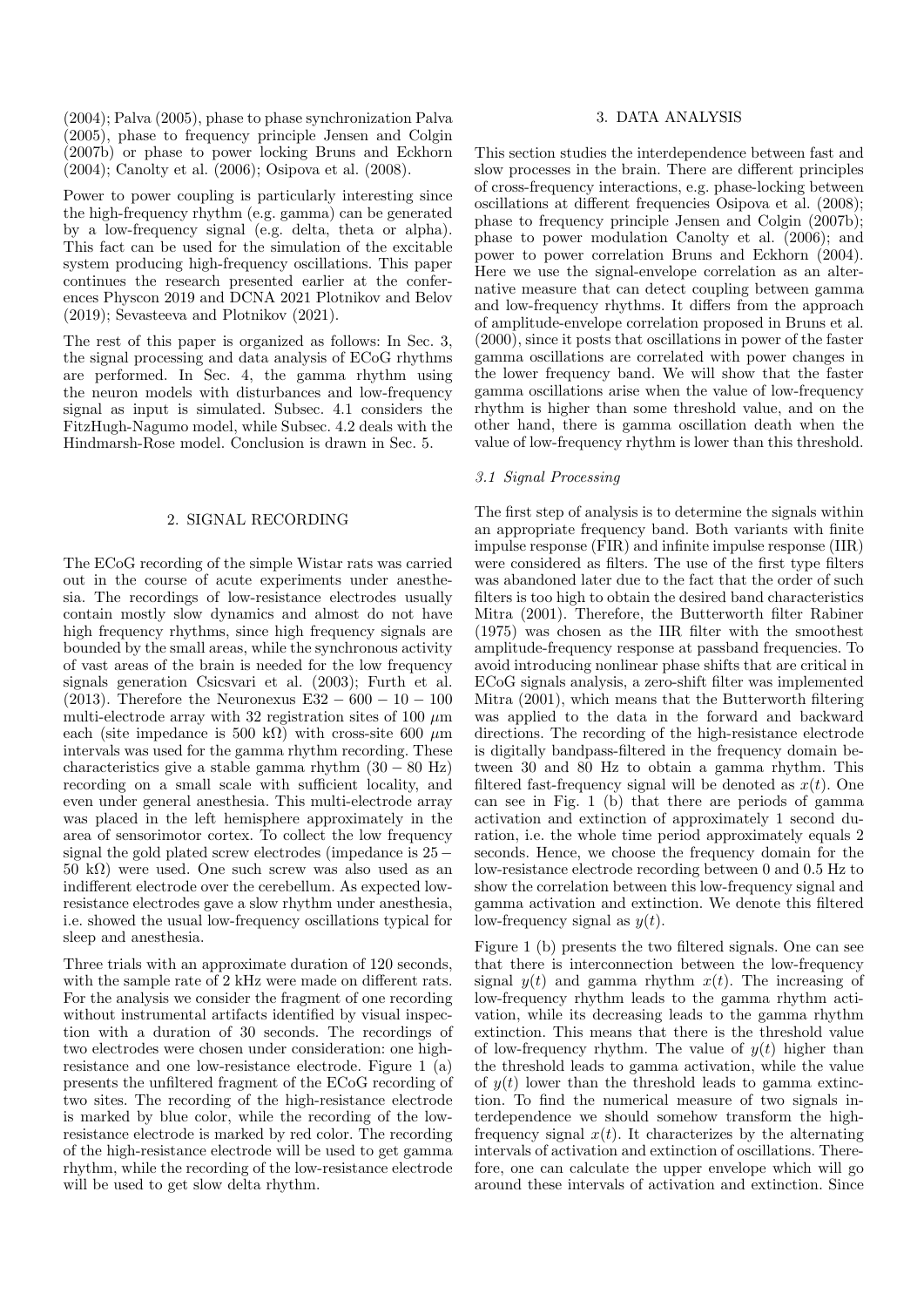

Fig. 1. The fragments of the ECoG recordings. The blue color marks the high-resistance electrode recording, namely the high-frequency gamma rhythm  $x(t)$ , while the green color marks its envelope  $e(t)$ . The red color marks the low-resistance electrode recording, namely low-frequency delta rhythm  $y(t)$ .

we choose the frequency domain for the low-resistance signals between 0 and 0.5 Hz (i.e. we identify low-frequency signal as a delta rhythm), the envelope frequency of the gamma rhythm will be the same. There are different ways to calculate the envelope. The following methods were considered: peak-envelope, empirical mode decomposition (EMD) Gupta (2019) and Hilbert transform Panter (1965). First two methods show good results but it is necessary to select a suitable reference point (peak-envelope) or number of components for envelope (EMD) manually for each experiment. The Hilbert transform also works well and does not need for individual customization. However, it provides too detailed envelope. Since that the low-pass zero-phase filter was implemented to the Hilbert transform envelope. Denote the envelope of the gamma rhythm by  $e(t)$ . The result of calculating the envelope is presented in Fig. 1 (b) and is marked by green color.

Now we find the mean value of two signals:

$$
\bar{y} = \frac{1}{|T|} \sum_{t \in T} y(t), \quad \bar{e} = \frac{1}{|T|} \sum_{t \in T} e(t), \tag{1}
$$

where T is a set of all signal measurements, and  $|T|$  is its cardinality, since these signals are discrete; and center of the signals are:

$$
y_c(t) = y(t) - \bar{y}, \quad e_c(t) = e(t) - \bar{e}.
$$
 (2)

Moreover, we normalize the obtained signals:

$$
y_n(t) = \frac{1}{\max_{t \in T} |y_c(t)|} y_c(t), \quad e_n(t) = \frac{1}{\max_{t \in T} |e_c(t)|} e_c(t). \tag{3}
$$

Thus, the values of transformed signals now belong to the interval [−1; 1]. Now we are ready to find the numerical measure of signals interdependence. For this purpose we use Pearson correlation coefficient, which is a statistic measure of linear correlation between two signals, and it has a value between −1 and 1. Since there might be time



Fig. 2. Dependence of the cross-corellation  $\rho$  between the low-frequency signal  $y_n(t+\tau)$  and the high-frequency signal envelope  $e_n(t)$  on the delay  $\tau$  between two signals.



Fig. 3. The relationship between two centered and normalized signals: the envelope of gamma rhythm  $e_n(t)$ marked by green color and the shifted low-frequency delta rhythm  $y_n(t - 0.456)$  marked by red color.

delays between two signals, we calculate the correlation coefficient for different time delays:

$$
\rho(\tau) = \frac{\sum_{t \in \hat{T}} y_n(t + \tau) e_n(t)}{\sqrt{\sum_{t \in \hat{T}} y_n^2(t + \tau) \sum_{t \in \hat{T}} e_n^2(t)}},\tag{4}
$$

where  $\tau$  is a delay,  $\hat{T}$  is a set, which contains all elements of T except for first 4000 and last 4000, since the sample rate of the signal is equal to 2 kHz and the frequency of considered signals is 0.5 Hz, i.e. the possible delay  $\tau$ belongs to the interval  $[-2, 2]$  seconds. Figure 2 presents the dependence of cross-correlation  $\rho$  on the delay  $\tau$  between two signals. The maximum value of cross-correlation is 0.62 which corresponds to the delay  $\tau = -0.456$  seconds. This means that slow delta rhythm modulates the highfrequency gamma rhythm after time delay equals 456 ms. One more argument for this statement is that the correlation curve has explicit negative minima for positive  $\tau = 0.566$ , i.e. two researched signals enter in the opposite phase after about a half of the slow signal  $y(t)$  period. Note that the period of function  $\rho(\tau)$  is approximately 2 seconds, which is the same as the period of low-frequency delta rhythm  $y(t)$ .

Figure 3 presents the dynamics of two processed signals, namely centered and normalized envelope of gamma rhythm  $e_n(t)$  marked by the green color and shifted centered and normalized delta rhythm  $y_n(t - 0.456)$  marked by red color. One can see that there is dependence of the increasing of the envelope value, i.e. the arising of gamma oscillations, on the increasing of delta rhythm value.

#### 4. SIMULATION OF GAMMA RHYTHM

A strongly coupled group of active neurons (cell ensemble) is a single cognitive unit, and the spike activity of such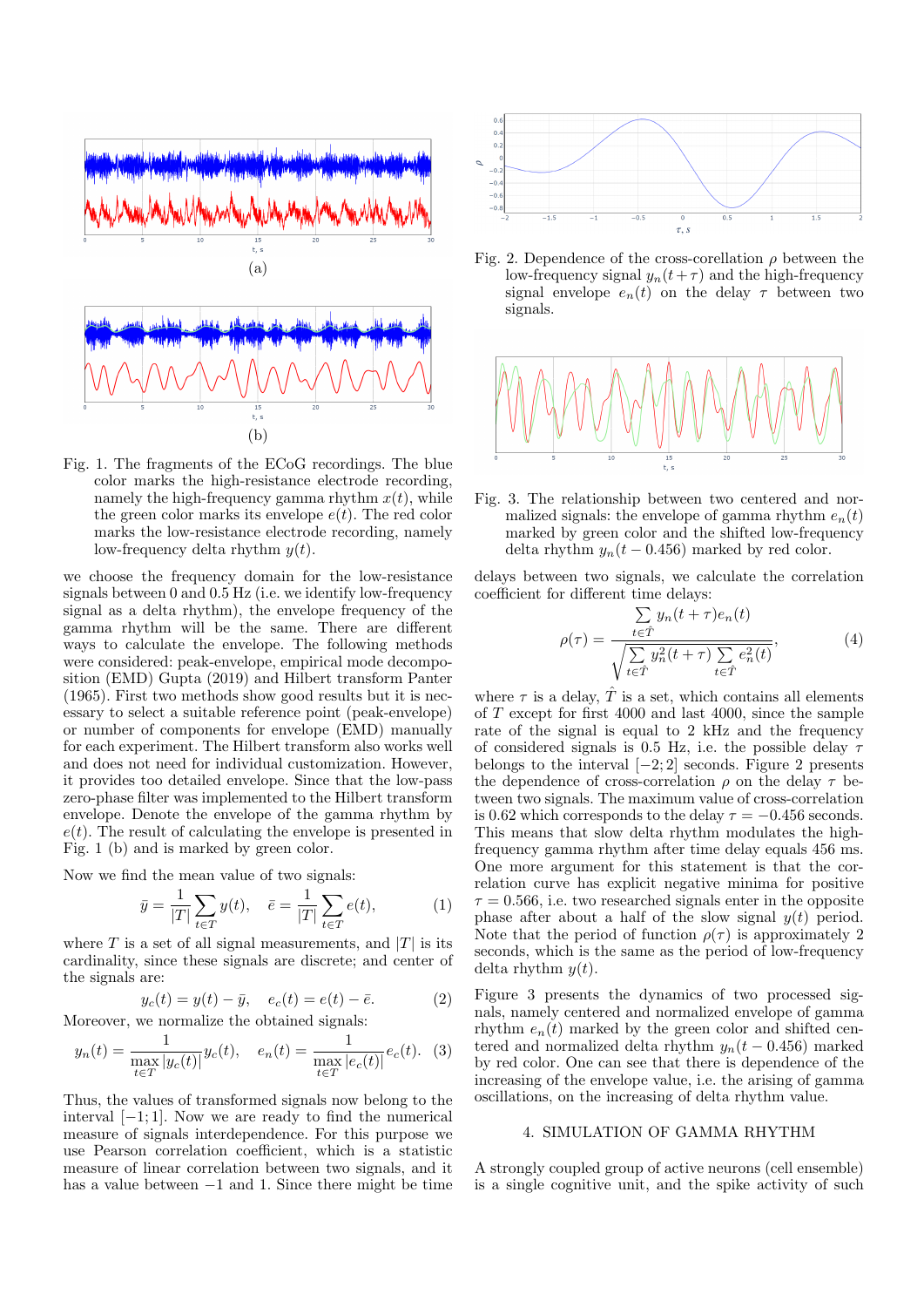a group is the basic unit of neural coding. The internal mechanisms of regulation of these ensembles provide the basis for complex flowing cognitive processes (memory, thinking, planning and decision-making) Buzsáki  $(2010)$ . These ensembles of neurons oscillating in synchrony produce the neuronal oscillations, i.e. EEG rhythms Traub et al. (1997). The dynamics of a single neuron can be described by the differential equations of the excitable system, for instance, FitzHugh-Nagumo (FHN) FitzHugh (1961); Nagumo et al. (1962) and Hindmarsh-Rose Hindmarsh and Rose (1984) (HR) models.

# 4.1 FitzHugh-Nagumo model

The FHN model is described by two differential equations with cubic nonlinearity:

$$
\varepsilon \dot{u}(t) = u(t) - \frac{u^3(t)}{3} - v(t) + I,
$$
  
\n
$$
\dot{v}(t) = u(t) + a - bv(t),
$$
\n(5)

where  $u$  and  $v$  represent the state variables of a neuron meaning the membrane potential and the recovery variable, respectively. I is an external stimulus.  $0 < \varepsilon < 1$ separates the fast and slow dynamics;  $a$  is the threshold parameter: for  $a > 1 - 2b/3$  the system is excitable, i.e. it has a locally stable equilibrium point on the phase plane, while for  $0 < a < 1-2b/3$  it is oscillatory, i.e. it has a stable limit cycle on the phase plane.

Choose  $\varepsilon = 0.8$ , which is a value for neuron dynamics. For  $a = 0.3, b = 0.8$  the system (5) is in oscillating regime, while the period of oscillation is equal to 3.2 seconds, which differs from the oscillation period of gamma rhythm (neural oscillation with a frequency between 35 and 80 Hz). To make it the same one can change the time, i.e. introduce new time  $\tilde{t} = \delta t$ , i.e.  $\delta$  is a time scaling coefficient. Then the system (5) equation can be rewritten as (with an omitted tilde):

$$
\dot{u}(t) = \frac{\delta}{\varepsilon} \left[ u(t) - \frac{u^3(t)}{3} - v(t) + I \right],
$$
\n
$$
\dot{v}(t) = \delta \left[ u(t) + a - bv(t) \right].
$$
\n(6)

Choosing  $\delta$  big enough one can make the system (6) solution oscillate with the same frequency as gamma rhythm  $x(t)$ . For this purpose we choose  $\delta = 325$ .

We showed that the gamma rhythm activation depends on the value of delta rhythm  $y(t)$  with a delay  $\tau$ . Then we add this signal to the first equation of (6) as an external stimulus to affect the threshold a. Moreover, we add the "neuronal" noise  $\xi(t)$  which is assumed to be an unbiased Gaussian white noise which is a mathematical description of many natural processes. Thus, with these additions the system (6) can be presented in the form:

$$
\dot{u}(t) = \frac{\delta}{\varepsilon} \left[ u(t) - \frac{u^3(t)}{3} - v(t) + \xi(t) + y(t + \tau) \right],
$$
  
\n
$$
\dot{v}(t) = \delta [u(t) + a - bv(t)].
$$
\n(7)

The last thing we need to do is to find the appropriate value of the threshold a. For this purpose we vary the value of the threshold a between 0.55 and 1.4 with a step 0.05 - with these values initial system (6) has stable equilibrium point. For every value of the threshold a we



Fig. 4. The comparison of experimental and generated by FHN model signals. (a): experimental  $e_n$  and FHN model  $e_{sim}$  envelopes correlation dependence on the parameter a; (b): dynamics of the FHN system membrane potential  $u(t)$  (7) (marked by black color) and its envelope (marked by cyan color) with comparison to the high-frequency gamma rhythm  $x(t)$  (marked by blue color) and its envelope (marked by green color). The red color marks the low-frequency delta rhythm y(t). System parameters:  $\varepsilon = 0.8$ ,  $\delta = 325$ ,  $a = 1.05$ ,  $b = 0.8, \tau = -0.456$ . The initial conditions are zeros.

simulate the dynamics of the system (7) and calculate its normalized and centered envelope  $e_{sim}$ . For this purpose, we use the Pearson correlation coefficient, which is a statistical measure of linear correlation between highfrequency signal envelope  $e_n$  and simulated signal envelope  $e_{sim}$ . Result are presented on the Fig. 4 (a). The maximal value of correlation is 0.63, which corresponds to the threshold  $a = 1.05$ .

Figure 4 (b) presents the results of the simulation. One can see that the low-frequency signal  $y(t)$  affects the FHN system (7) threshold: the system exhibits self-sustained periodic firing, when  $y(t)$  value becomes high enough, while there is the oscillation death when  $y(t)$  value is low. The periods of FHN system (7) firing coincide with the periods of gamma rhythm  $x(t)$  activation. Thus, we can use the FHN model to simulate the gamma rhythm.

#### 4.2 Hindmarsh-Rose model

The HR model is described by three nonlinear differential equations:

$$
\dot{u}(t) = v(t) - au^3(t) + bu^2(t) - w(t) + I,\n\dot{v}(t) = c - du^2(t) - v(t),\n\dot{w}(t) = \varepsilon[s(u(t) - r) - w(t)].
$$
\n(8)

Here  $u, v, w$  are the state variables,  $I$  is an external stimulus.  $a = 1, b = 3, d = 5, s = 4, r = -1.6, \varepsilon = 1 \times 10^{-3}$ are some constants. Depending on the parameter  $c$  the system (8) can generate different regimes. We have chosen that parameter because it is an equivalent to parameter a from FHN system. If  $c > 2.2$  then system oscillates, while  $0 < c < 2.2$  system is excitable. In this model u describes the dynamics of the membrane potential, while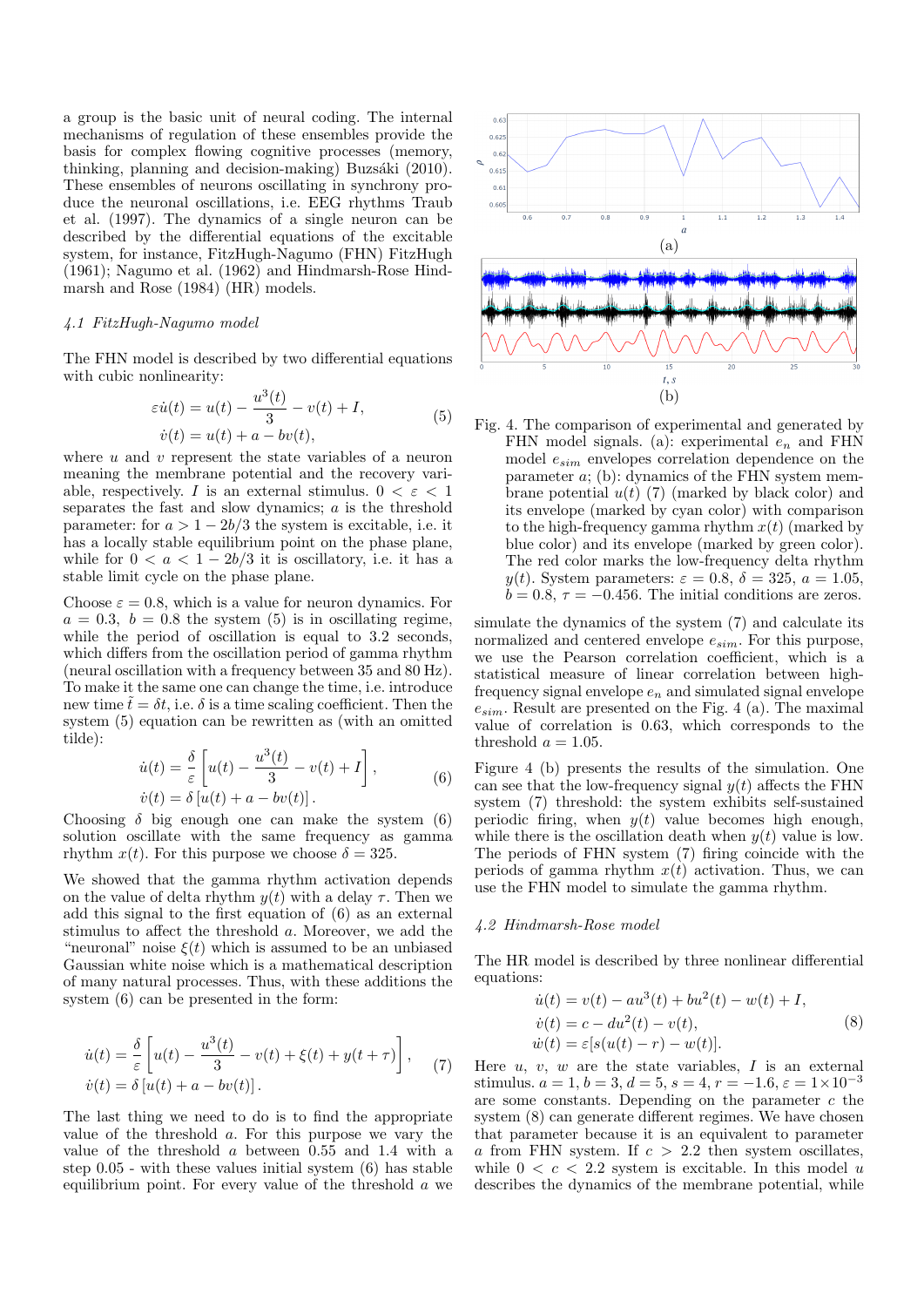

Fig. 5. The comparison of experimental and generated by HR model signals. (a): experimental  $e_n$  and HR model  $e_{sim}$  envelopes correlation dependence on the parameter c; (b): dynamics of the HR system membrane potential  $u(t)$  (9) (marked by black color) and its envelope (marked by cyan color) with comparison to the high-frequency gamma rhythm  $x(t)$  (marked by blue color) and its envelope (marked by green color). The red color marks the low-frequency delta rhythm y(t). System parameters:  $a = 1, b = 3, c = 1.3, d = 5,$  $s = 4, r = -1.6 \varepsilon = 1 \times 10^{-3}, \delta = 325, \tau = -0.456.$ The initial conditions are zeros.

 $v$  and  $w$  illustrate how the sodium-potassium pump works. Since the rate of changing w is determined by  $0 < \varepsilon \ll 1$ , v describes the dynamics of the slow potassium current, while w describes the dynamics of the fast sodium current.

As before, introduce new time  $\tilde{t} = \delta t$  to make the system (8) solution oscillate with the same frequency as gamma rhythm  $x(t)$ . Again we choose  $\delta = 325$ . Adding the lowfrequency delta rhythm  $y(t)$  to the first equation of (8) as an external stimulus to affect the threshold  $c$ , and adding the "neuronal" unbiased Gaussian white noise  $\xi(t)$ , we present the system (8) equation as (with omitted tilde):

$$
\dot{u}(t) = \delta[v(t) - au^3(t) + bu^2(t) -- w(t) + \xi(t) + y(t + \tau)],\n\dot{v}(t) = \delta[c - du^2(t) - v(t)],\n\dot{w}(t) = \delta\varepsilon[s(u(t) - r) - w(t)].
$$
\n(9)

Varying the value of parameter  $r$  between 0.4 and 2 with step 0.1 we calculate the Pearson correlation coefficient between high-frequency signal envelope  $e_n$  and simulated signal envelope  $e_{sim}$ . Result are presented on the Fig. 5 (a). The maximal value of correlation is 0.62, which corresponds to the parameter value  $c = 1.3$ .

The simulation results of the HR system (9) dynamics are presented in Fig. 5 (b). As before, the low frequency signal  $y(t)$  affects the HR system (7) threshold: the system exhibits self-sustained periodic firing, when  $y(t)$  value becomes high enough, while there is the oscillation death when  $y(t)$  value is low. The periods of HR system (7) firing also coincide with the periods of gamma rhythm  $x(t)$ 

activation. Thus, we can also use HR model to simulate the gamma rhythm.

## 5. CONCLUSION

In this paper we have studied the dependencies between fast gamma rhythm and delta rhythm. We have performed the signal processing of the ECoG recordings of the simple Wistar rats and have shown that the delta rhythm modulates the gamma rhythm with some time delay. The increasing of low-frequency signal value leads to the emergence of gamma oscillations, while its decreasing leads to the oscillation death of gamma rhythm. This means that there is a threshold value which determines the dynamics of gamma rhythm.

Also we have considered two neuron models, namely FHN and HR, have tuned its parameters and have shown that they can modulate high-frequency signal like gamma rhythm where delta rhythm serves as the system input. Now FHN model has more appropriate results, but since HR model has six parameters, we assumed that simultaneous variation several of them should give much better correlation value.

#### REFERENCES

- Bruns, A., Eckhorn, R., Jokeit, H., and Ebner, A. (2000). Amplitude envelope correlation detects coupling among incoherent brain signals. Neuroreport, 11(7), 1509–1514.
- Bruns, A. and Eckhorn, R. (2004). Task-related coupling from high- to low-frequency signals among visual cortical areas in human subdural recordings. Intern. J. Psychophysiol., 51(2), 97–116.
- Buzsáki, G. (2010). Neural syntax: Cell assemblies, synapsembles, and readers. Neuron, 68(3), 362–385.
- Canolty, R.T., Edwards, E., Dalal, S.S., Soltani, M., Nagarajan, S.S., Kirsch, H.E., Berger, M.S., Barbaro, N.M., and Knight, R.T. (2006). High gamma power is phase-locked to theta oscillations in human neocortex. Science, 313(5793), 1626–1628.
- Csicsvari, J., Jamieson, B., Wise, K.D., and Buzsáki, G. (2003). Mechanisms of gamma oscillations in the hippocampus of the behaving rat. *Neuron*, 37, 311–322.
- FitzHugh, R. (1961). Impulses and physiological states in theoretical models of nerve membrane. Biophys. J., 1(6), 445–466.
- Furth, K.E., Mastwal, S., Wang, K.H., Buonanno, A., and Vullhorst, D. (2013). Dopamine, cognitive function, and gamma oscillations: role of D4 receptors. Front. Cell. Neurosci., 7, 102.
- Gupta, K. (2019). Comparative study of transformations for time dependent signal and analysis of the earthquake motion dynamics using HHT. IJSR, 8, 900–903.
- Hindmarsh, J.L. and Rose, R.M. (1984). A model of neuronal bursting using three coupled first order differential equations. Proc. R. Soc. Lond. B Biol. Sci.,  $221(1222)$ , 87–102.
- Jackson, J., Goutagny, R., and Williams, S. (2011). Fast and slow gamma rhythms are intrinsically and independently generated in the subiculum. J. Neurosci., 31(34), 12104–12117.
- Jaime, S., Gu, H., Sadacca, B.F., Stein, E.A., Cavazos, J.E., Yang, Y., and Lu, H. (2017). Delta rhythm orchestrates the neural activity underlying the resting state